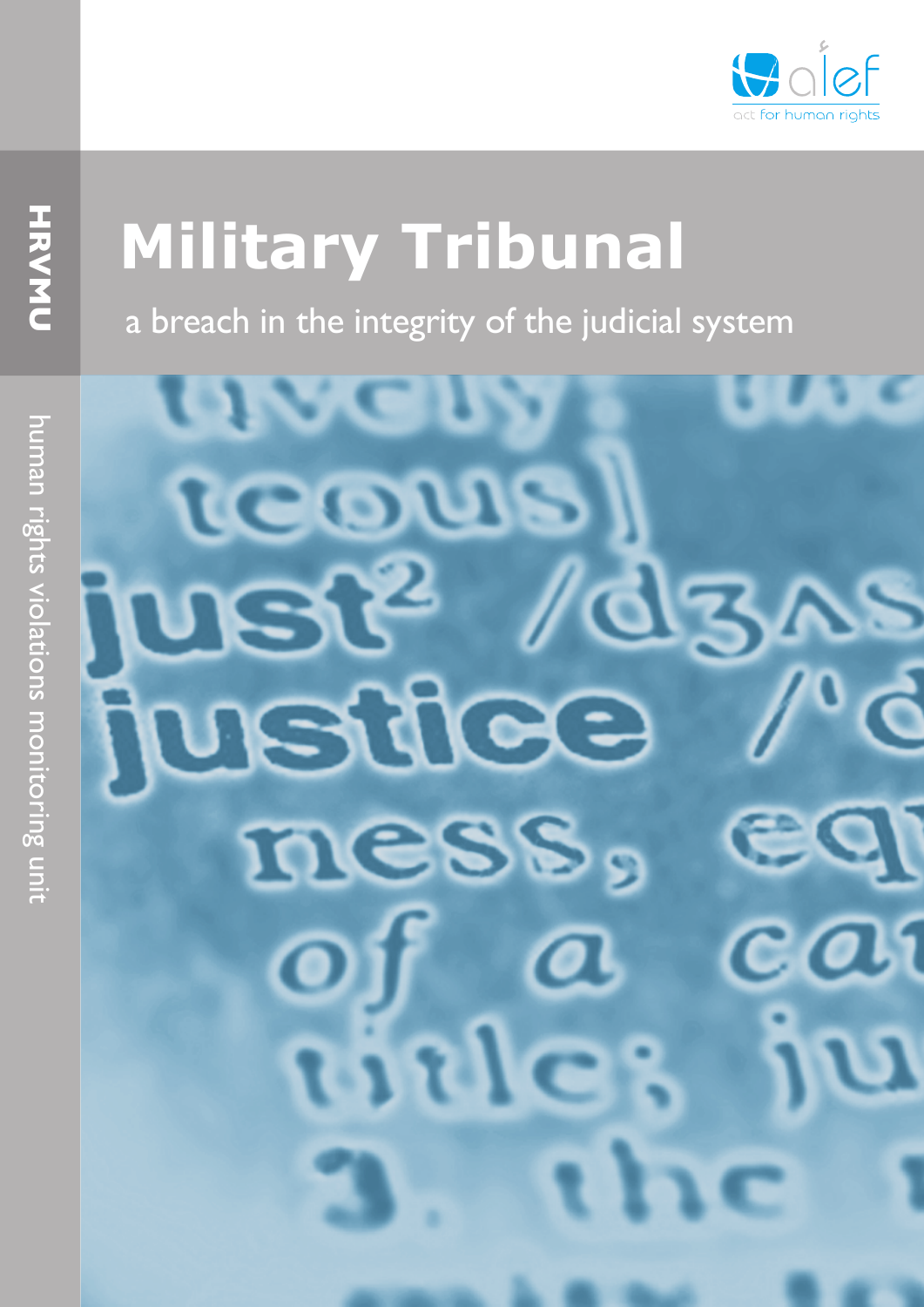# **foreword**

The following contextual analysis is part of a series of publications prepared within the scope of the Human Rights Violations Monitoring Unit (HRVMU) project. The rationale behind this project emanates from  $\alpha$ <sup>[er]</sup>s strategic tions in Lebanon to monitor human rights violations and hold stakehold-<br>ers accountable for their obligations under International Human Rights Law. goal to build the individual and collective capacity of civil society organiza-<br>tions in Lebanon to monitor human rights violations and hold stakeholdgoal to build the individual and collective capacity of civil society organiza-

### The HRVMU project during the years 2009-2010 has produced four research outputs:

- The Right to Health
- Military Tribunal
- The Special Tribunal for Lebanon
- Delays in Reporting by the State of Lebanon to UN Treaty Bodies

These publications aim to provide a preliminary contextual analysis and to bring the issues at hand to the forefrontof governmental and non-governmental priorities,  $q$  of  $\epsilon$  presents the positions outlined in the four publications with the objective of triggering a nation-wide debate.  $\alpha$ lef sought to identify the main achievements, gaps, and challenges with regards to each focus-area through desk-based research combined with field interviews (phone interviews, personal interviews at ministries, governmental agencies and the relevant United Nations organizations).

clef would like to thank all those who contributed, especially IKV PAX CHRISTI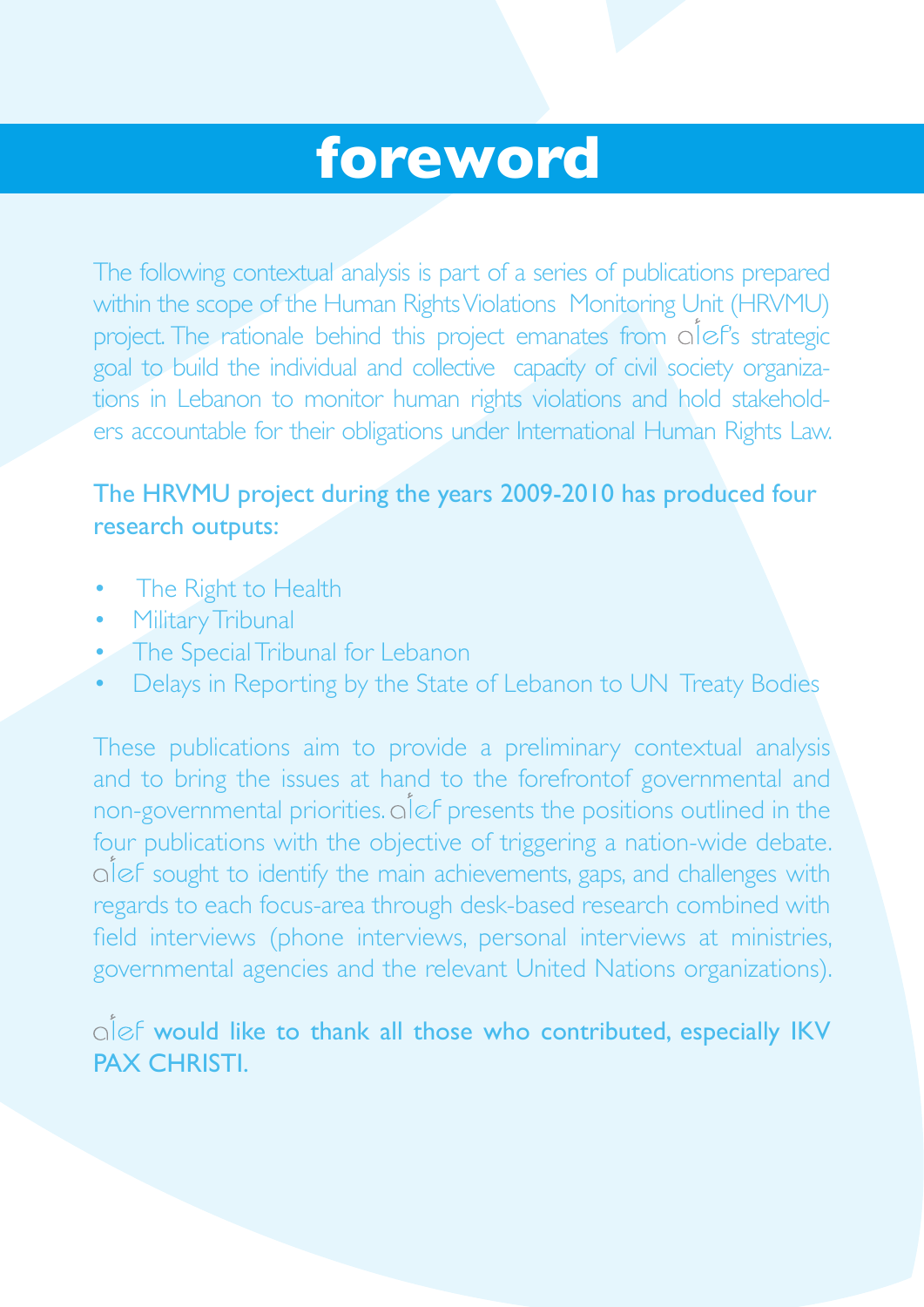# **content**



#### **.ii Jurisdiction and International Standards**

- **a.** Non-derogable principles
- **b.** Promoting a restrictive **jurisdiction**
- **c.** A brief sample of the **committed violations**

**.iii Recommendations**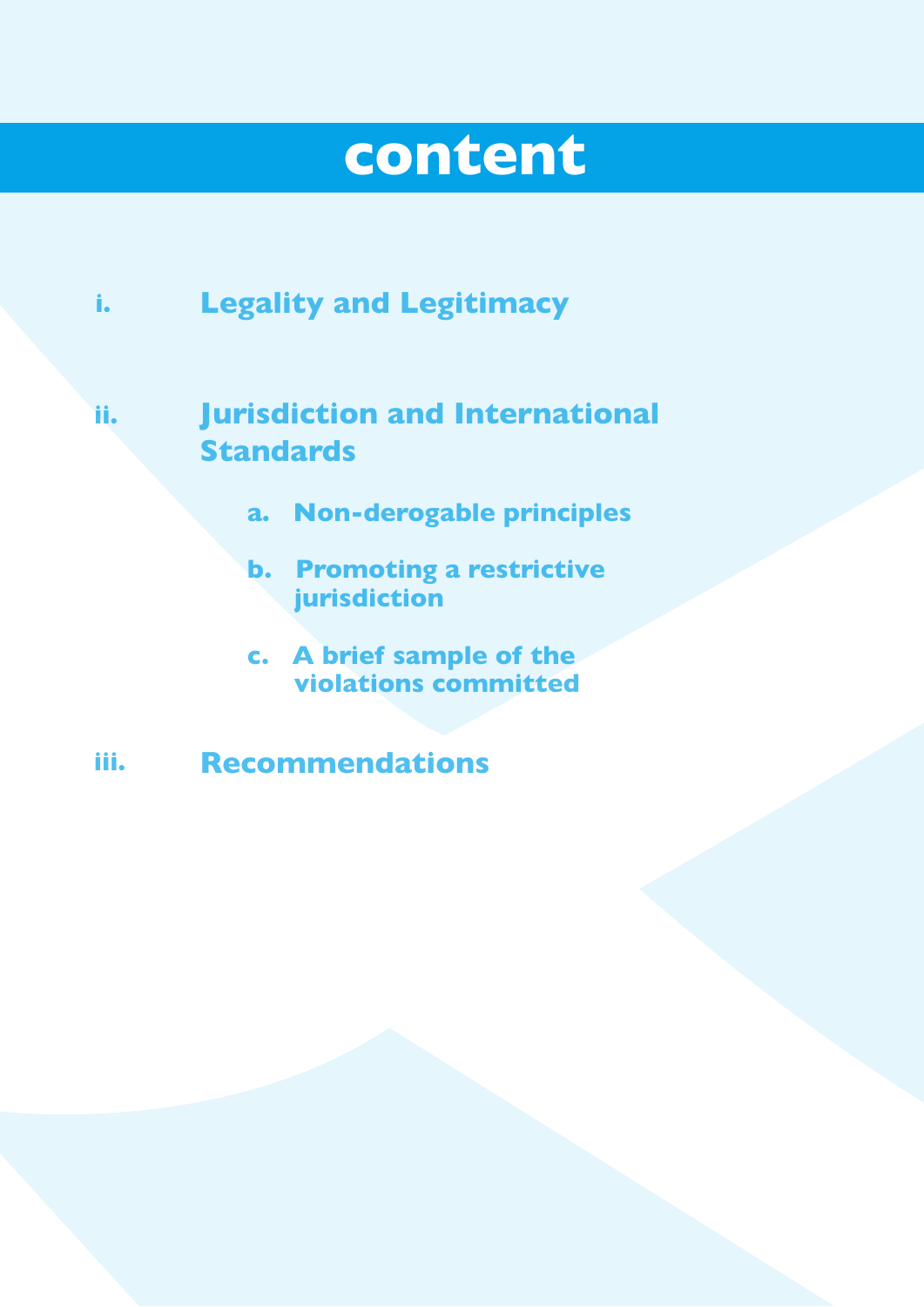## **abstract**

The underlying assumption adopted by the following contextual analysis is a rejection of a particular judicial form that has been for a long time practiced in Lebanon, and which tends to make military justice a separate, expedient, and expeditious form of justice. It is a form of justice that is outside the scope of ordinary law, allowing for a ludiciary that is sanctified and placed above the basic principles of the rule of law. Based on several cases, the paper presents arguments to reject the tendency that makes the military judiciary a separate system without checks or, thereby opening the door to all kinds of abuses. A normalization of this system according to the principles of the proper administration of justice is recom-<br>mended so that it becomes a form of justice like any other.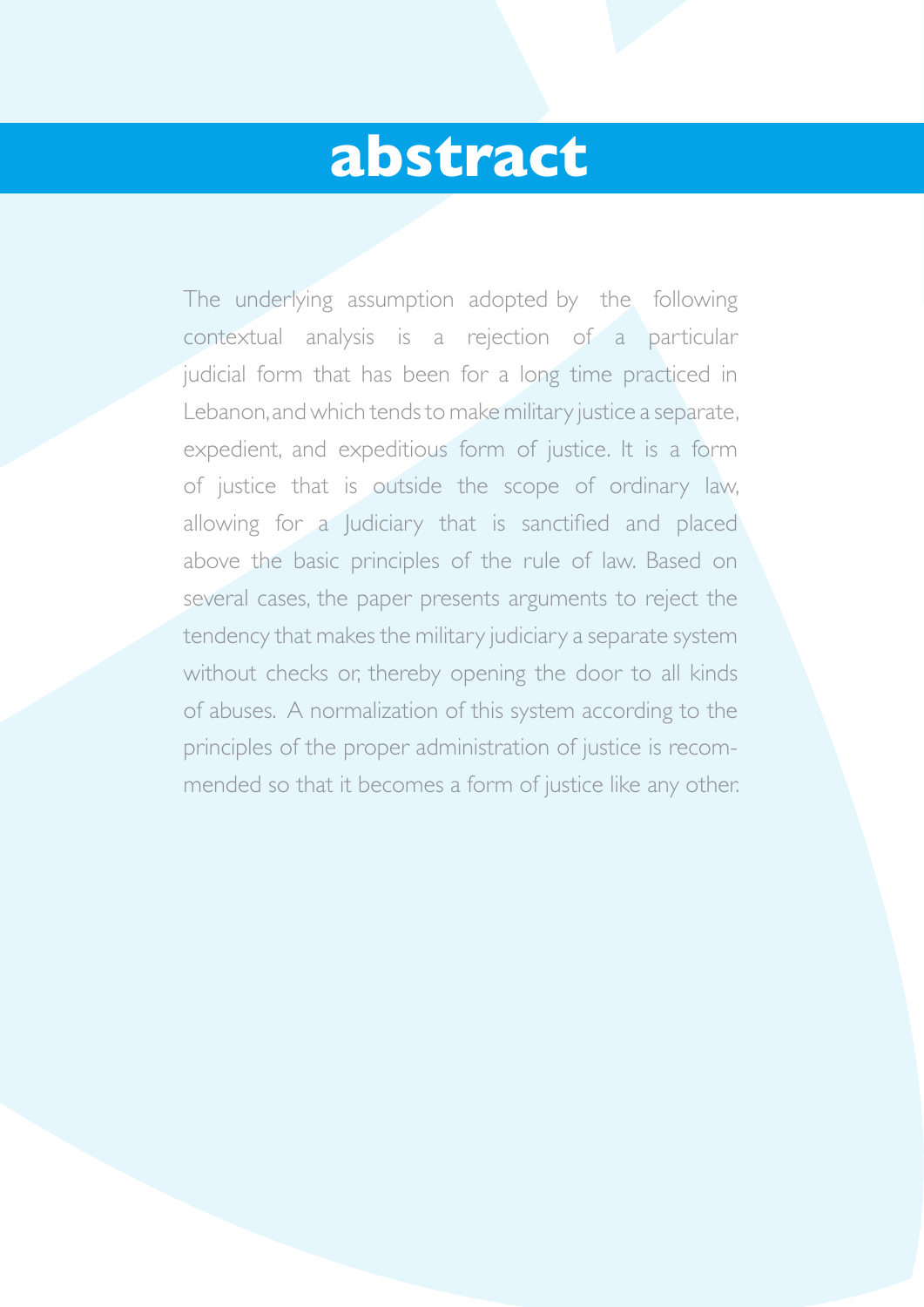### Legality and Legitimacy

The military tribunal and the military judiciary are organized by a set of legislative decrees that dictate the structure of the military courts, the sentences applied, criminal military procedures, and the mandate of the military judiciary.<sup>1</sup>

Article 1 of the decree No. 24/68 of  $13/4/1968 -$  also known as the  $$ posed of (1) a military court of cassation, (2) permanent mili-Military Sentences Law – provides that the military judiciary is comand the Government's commissioner to the Military Court who plays the role of the **Military Prosecutor**.<sup>2</sup> According to the same ar ticle, military courts are part of the Ministry of Defense and not the Ministry of Justice. Articles 23 till 27 of the same decree provide the conditions ratione personae of the permanent military tribunal. Article 24 sets the crimes that this tribunal is competent to try, inter alia, spying, treason, illegal connections with the enemy, $^3$  while the court is compe tent to try military personnel, including the Army, Internal Security Forces (ISF), General Security and officials of the Ministry of Defense and mili-<br>tary courts, if they committed their crime during working hours.<sup>4</sup> The (ISF), General Security and officials of the Ministry of Defense and milinage, treason, weapons possession, and draft evasion cases, as well any Military Court has jurisdiction over cases involving civilians in espioconflict between a civilian and military personnel. Civilians may be tried for security issues, and military personnel may be tried for civil issues.<sup>5</sup>

es to review, inter alia, all kinds of infringements, breaches against the Articles 29 till 32 provide the competency of the sole military judg-

2 Article 34

4 Article 27

<sup>1</sup> Legislative decree No. 24/68 of 13/4/1968 amended by the decrees No. 1460 of 8/7/1971; 110 of 30/6/1977; and 306 of 3/4/2001.

<sup>3</sup> See articles 273, 287, 290 and 291 of the criminal law.

<sup>5</sup> See articles 273 till 294 of the criminal law and article 50 of the military sentences law.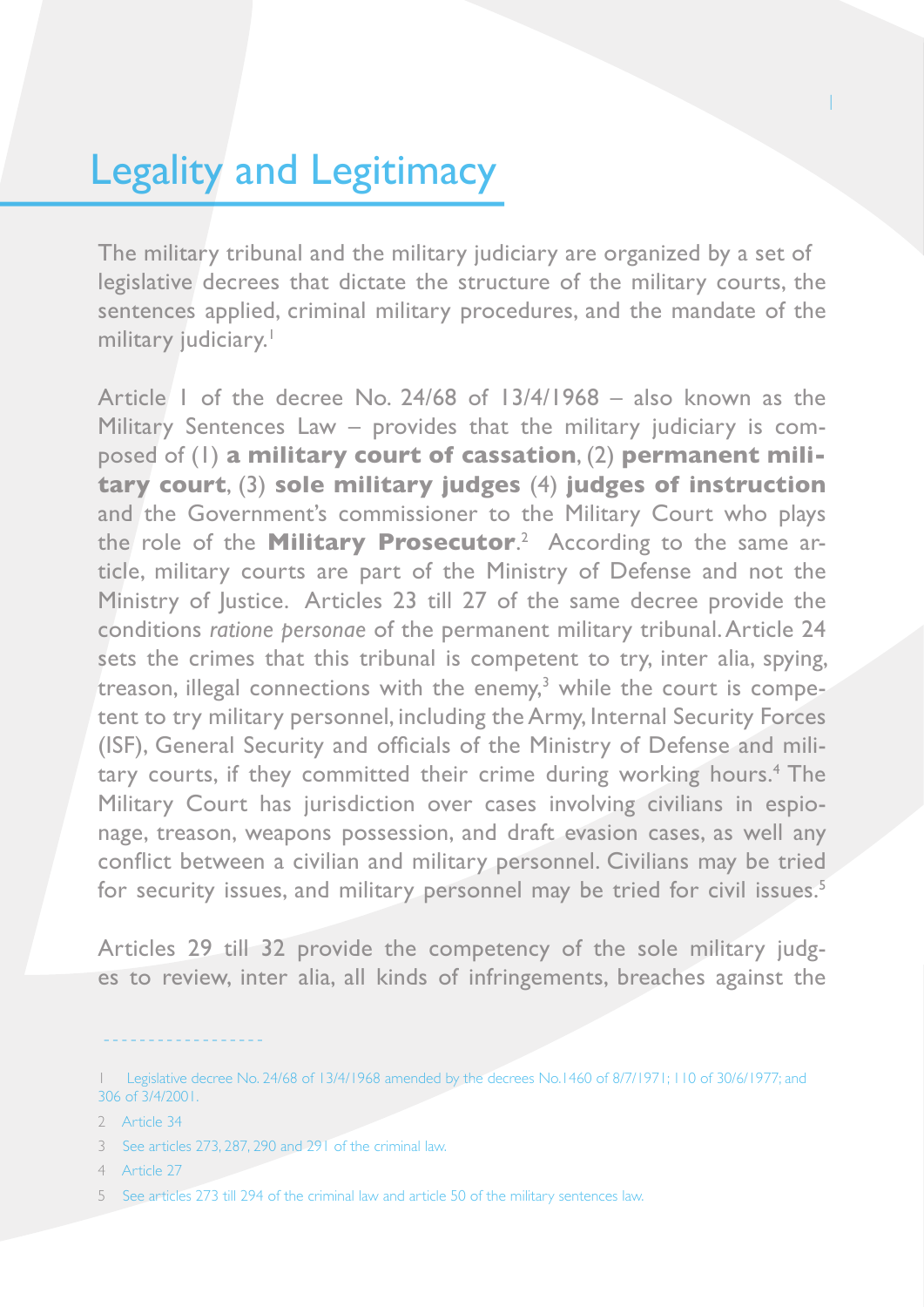#### 2 military tribunal

Traffic Law, breaches of the rules of civil defense committed during the war and petty crimes committed by the persons subject to the military judiciary<sup>s</sup>. Articles 33 till 97 are related to the Criminal Military Proce dures. The provisions of the Criminal Procedures Law of the Law No.328 of 2/8/2001 are only applied when they are compatible with the provisions of the above decree.<sup>7</sup> According to article 55, the trial before military of 2/8/2001 are only applied when they are compatible with the provicourts is public, regardless of its degree; however, it may be conducted in secret based on a normal decree. The presence of a defense Lawyer at the Military Court is mandatory; however, it is optional before sole military judges.<sup>8</sup> With regard to recourses against the decisions rendered, article 71 allows the objection against the decisions rendered in abstentia by the sole military judges, military court and the military court of Cassation. Recourse to Appeal against the decisions of the sole military judges is also allowed, based on strict conditions.<sup>9</sup> As for the recourse to Cassa tion, it is allowed against the decisions rendered by the military court.<sup>10</sup>

 $O|C$  considers that the Lebanese Military Court should only be related to military affairs<sup>11</sup> and become an integral part of the general judicial system. The principle ers, goes together with the requirement of *trias politica*, the separation of powof statutory guarantees provided at the highest lev el of the hierarchy of norms, tive or the military in the administration venting any interference by the execuby the constitution or by the law, pre-

" PLACING THE LEBANESE MILITARY **COURT UNDER THE GOVERNANCE OF THE MINISTRY OF DEFENSE IS PLACING IT OUTSIDE THE SCOPE OF ORDINARY LAW "** 

11 - Strictly related to internal/organizational/disciplinary affairs, i.e. non respect of leave days, missing weapons, non com-<br>pliance with orders/instructions

<sup>6</sup> Article 30; see supra with regard to the ratione personae of the sole military judges

<sup>7</sup> Article 33

<sup>8</sup> Article 57

<sup>9</sup> Decisions rendered in cases of a petty crime sentencing the perpetrator with a fine, seizure, or imprisonment: see article 72

<sup>10</sup> Decisions rendered in cases of a petty crime sentencing the perpetrator with a fine, seizure, or imprisonment; see article 72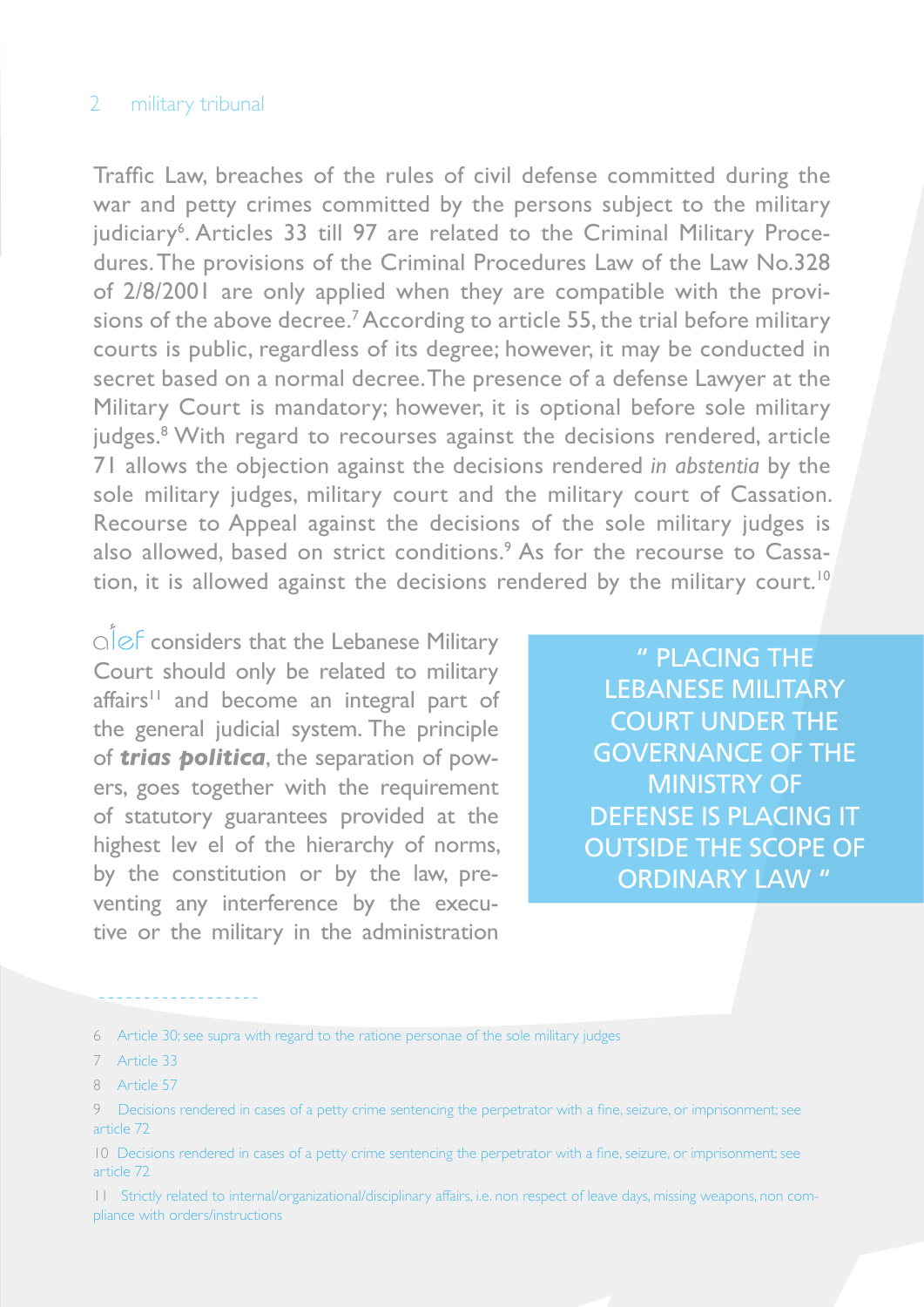of justice. Apart from the doctrinal issue of legitimacy of the military tribunals, placing the Lebanese Military Court under the governance of the Ministry of Defense is placing it outside the scope of ordinary law and apart from tion of powers and the hierarchy of norms. The Military Court in Lebanon the principles of the rule of law, beginning with those concerning the separautive, which violates the first basic principle of the separation of powers,  $12$ is a judicial organ, yet mandated by the Ministry of Defense and the Exectution.<sup>14</sup> Therefore, the Military Court in Lebanon is **unconstitutional**. the hierarchy of norms,<sup>13</sup> as well as the preamble of the Lebanese Consti-

### Jurisdiction and International Standards

### *Non-derogable-principles*

As detailed above, the military court has jurisdiction over crimes of spying. treason and illegal connections with the enemy Those crimes, on the basis of which the Military Court can try civilians,<sup>15</sup> have a security aspect and are dealt with in complete secrecy by the Executive, mainly the High De-<br>fense Council composed of military personnel. Consequently, such cases tially, and the authorities often wield the issue of "national security" to brought to the Military Court against civilians are investigated confidencover the conduct of the trials, hence violating the principles of fair and public trial.

Apart from the issue of trying civilians,<sup>16</sup>  $\Omega$  of believes that the Military Court itarian law. This is a provision of minimum guarantees, necessary even in hized as guarantees of a fair trial, including the rules of international humanmust in all circumstances apply standards and procedures internationally recogtimes of crisis, particularly with regards to the provisions of article 4 of the

<sup>12</sup> Charles-Louis de Secondat, Baron de Montesquieu: La défense de «L'Esprit des Lois» 1750

**Procedures** Civil Procedures Civil Procedures

*powers of the Lebanese Constitution, (e): The System is based on the principle of separation of powers* 

<sup>15</sup> See Supra 5

<sup>16</sup> See infra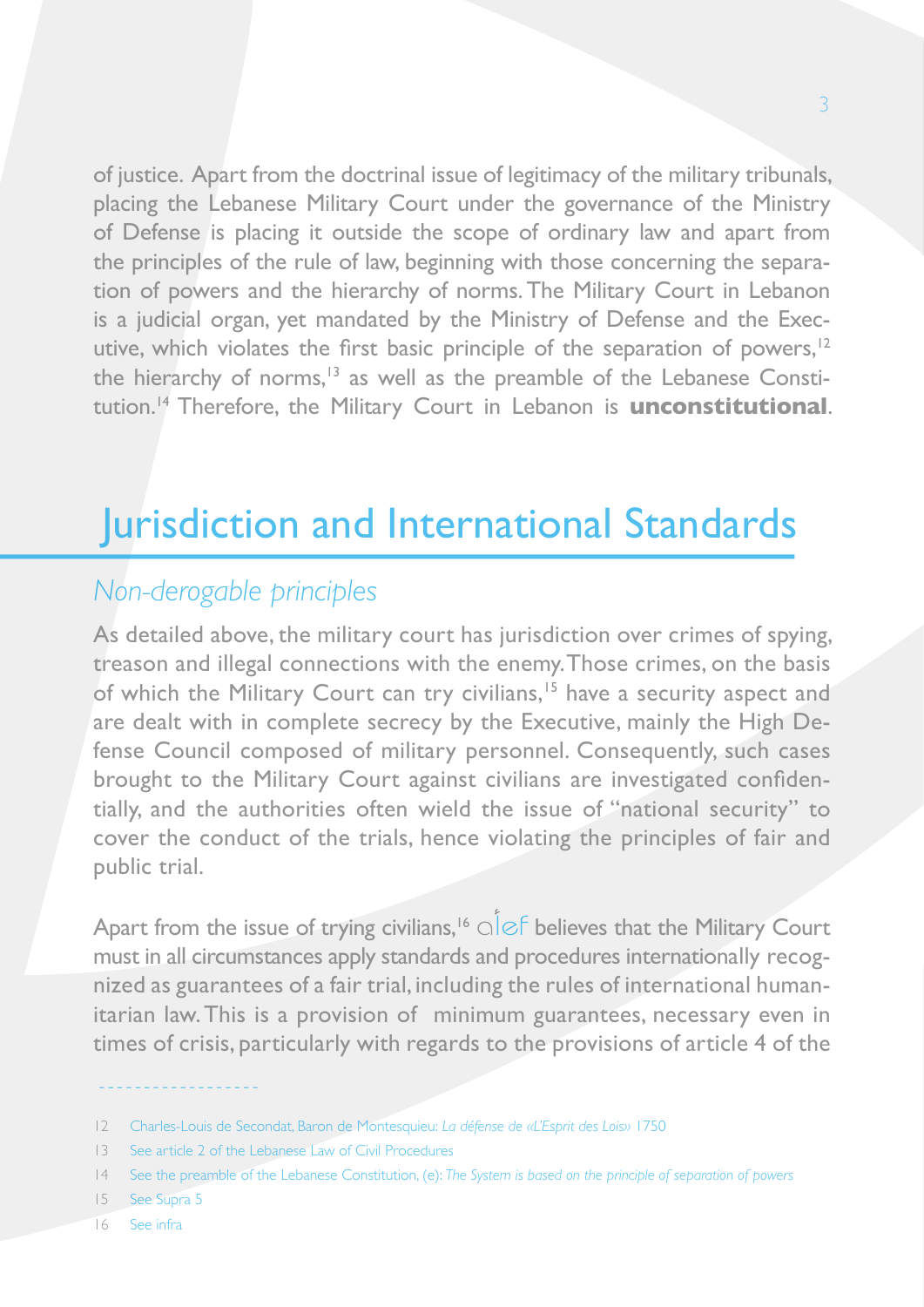#### 4 military tribunal

International Covenant on Civil and Political Rights, where States Parties sures are not inconsistent with their obligations under international law.<sup>17</sup> may take measures derogating from ordinary law, provided that such mea-Article 14 of the ICCPR provides the minimum guarantees that should be

respected before the Court, including "a out such guarantees, suspects before the dependent and impartial tribunal". Withfair and public hearing by a competent, in-Military Court will face a denial of justice.  $Q\acute{\parallel}e\acute{\parallel}$  considers that the abovementioned rights of military personnel should be re-<br>spected at all times.

" THE INVOCATION **OF MILITARY SECRECY SHOULD NOT LEAD TO INCOMMUNICADO** DETENTION "

Moreover,  $O|E|$  considers that military secrecy should not be diverted from its

original purpose in order to obstruct the course of justice or to violate the principle of fair trial and human rights, but to be used strictly when it vocation of military secrecy should not lead to incommunicado detentionis necessary to protect information concerning national defense. The inof a person who is the subject of judicial proceedings.<sup>18</sup> It should also be stressed that persons deprived of their liberty should be held in official places of detention and the authorities should keep a register of detained erty and their lawyers is concerned, it should be recalled that all detainees persons. As far as communication between persons deprived of their libshould be allowed to be visited by and to communicate and consult with a lawyer,<sup>19</sup> even before sole military judges, without delay, or interception and in full confidentiality. Nevertheless,  $\Omega[\mathcal{E}]$  notes that those principles are frequently violated in most cases before the military judiciary.<sup>20</sup>

20 See infra

<sup>17</sup> Lebanon ratified the ICCPR on 3 November 1972

<sup>18</sup> The Human Rights Committee, in its general comment No. 29 concerning states of emergency (article 4 of ing hostages [...], through arbitrary deprivations of liberty [...]" (para. II), and "the prohibitions against taking of fication for acting in violation of humanitarian law or peremptory norms of international law, for instance by takthe ICCPR), considered that "States parties may in no circumstances invoke article 4 of the Covenant as justihibitions, even in times of emergency, is justified by their status as norms of general international law" (para. 13), hostages, abductions or unacknowledged detention are not subject to derogation. The absolute nature of these pro-

<sup>19</sup> See supra 8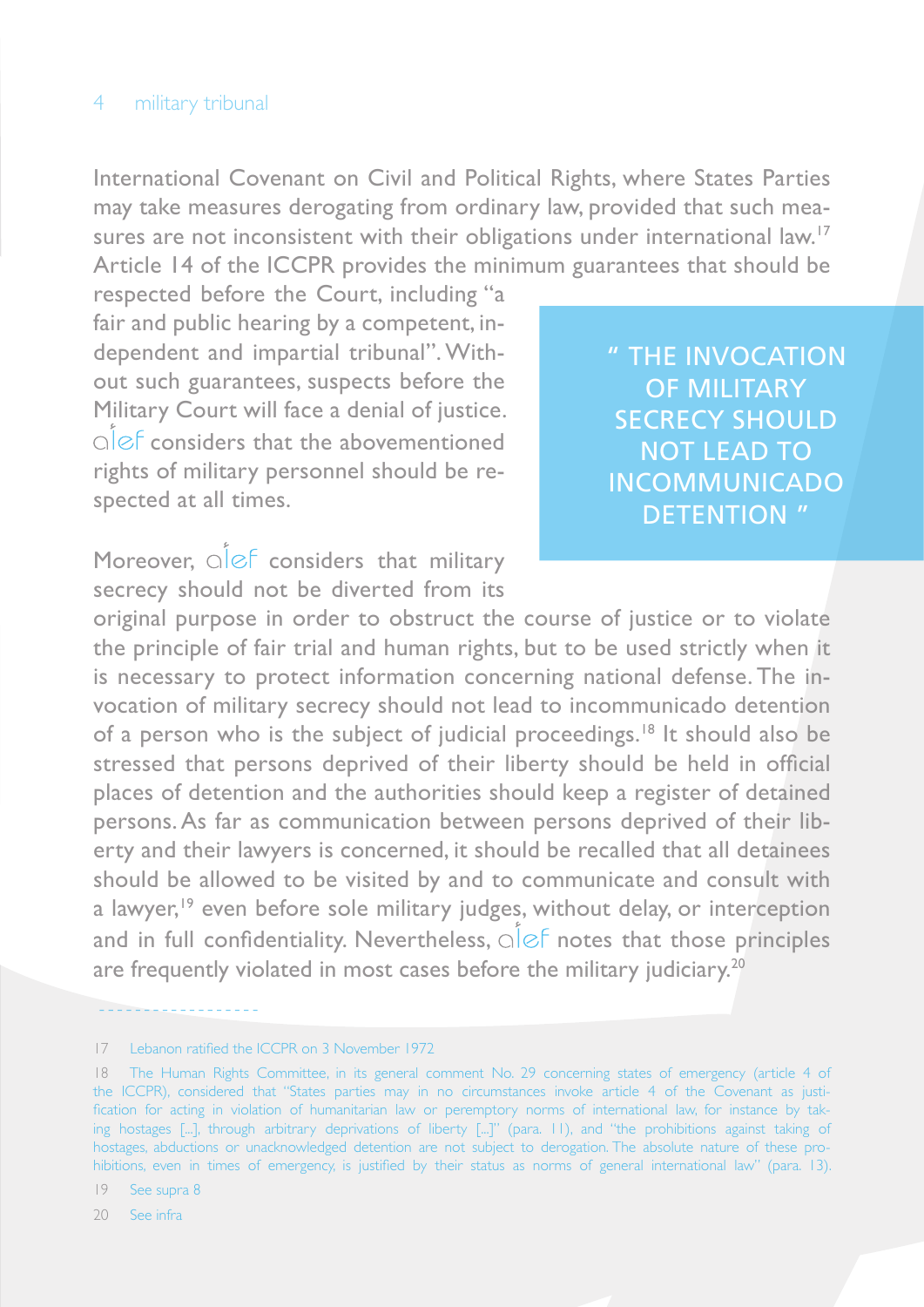#### *Promoting a restrictive jurisdiction*

tion to try civilians, since the reason for the establishment of such courts is In addition,  $O[ef$  considers that the Military Court should have no jurisdicto enable exceptional procedures to be applied. These procedures do not comply with normal standards of justice, as they compromise the principle

" THE MILITARY **COURT SHOULD HAVE NO JURISDICTION TO** TRY CIVILIANS "

ties of challenging the decision.<sup>21</sup>  $\Omega$ of fair trial and decrease the possibiliadvocates for adopting conditions that restrict the jurisdiction of the Military Court to offenses of a strictly military nature committed by military personnel. This is to the exclusion of human rights violations, which shall come under the jurisdiction of the ordinary domestic der international law, this should be uncourts. In the case of serious crimes un-

der the jurisdiction of an international or internationalized criminal court. insofar as such acts would by their very nature not practically fall within tions, when the territorial court cannot exercise its jurisdiction. Only such tutes the nexus of military justice, particularly with regards to field operathe scope of the duties performed by such persons.<sup>22</sup> This concept constia functional necessity can justify the limited existence of military justice. However, the Lebanese Government has exceeded on many instances the principles called upon by the UN Commission on Human Rights,<sup>23</sup> allowing the Military Court to continue adopting a non-military task and try civilian individuals who are not related in any sort of way to the military sector, ficers and sole military judges based in all the Lebanese departments and knowing that among its members are civil judges, lieutenants, military ofare in charge of reviewing infringements and petty crimes.

<sup>21</sup> See supra 10

<sup>22</sup> Even though in times of war, the Government is obliged to respect the provisions of IHL, namely the Geneva .conventions

tion of Human Rights, Emmanuel Decaux adopted by the Commission on Human Rights in its 62 session. 23 See the report of the Special Rapporteur of the Sub-Commission on the Promotion and Protec-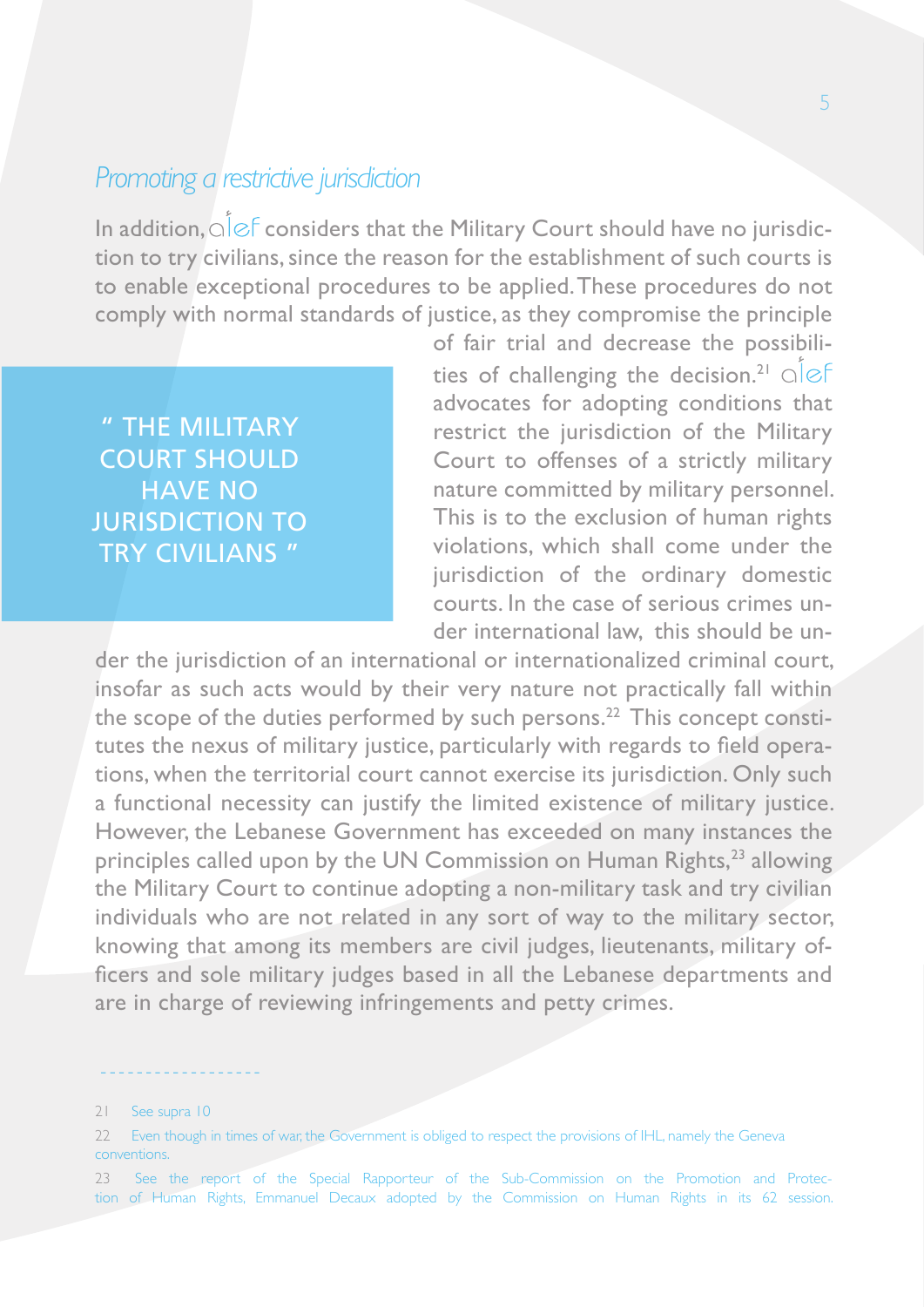### A brief sample of the violations committed

1. One of the most appalling cases is the one of Dr. Muhamad Mugraby, a human rights lawyer and defender, who was accused in 2006 of slandering the country's military establishment and prosecuted in ecute Mugraby for criminal slander before a military court, but the the military court for dissent. The state initially attempted to pros-Military Court of Cassation threw out the case on 15 April 2006 for mad Mugraby gave to a European Parliament delegation in Brussels on lack of jurisdiction. The charges had arisen from a speech that Muha-4 November 2003, which criticized the Lebanese government for using the judiciary, in particularly the Military Court, to suppress disent. On 27 November 2008, a Criminal Court in Beirut dismissed the charges of criminal slander brought against him. However, numerous other legal actions remain pending against Mugraby.<sup>24</sup>

2. On 7 June 2006 Mahmoud Rafeh was arrested by the Intelligence Services of the Lebanese Army and subsequently detained at On 7 June 2006 Mahmoud Rafeh was arrested by the Intelleged to have been subjected to torture at the detention center of the the ministry of Defense. In the weeks following his arrest, Rafeh is al-Defense Ministry in order to force him to sign documents he was not allowed to read. Yet, every time Mr. Rafeh has tried to complain about vices. In its response, the Lebanese government also indicates that "the the torture, he suffered harsh reprisals by the Army's Intelligence Sertional Defense Ministry provide very satis-factory sanitary conditions. premises where people are held in custody for questioning at the Nadered. Moreover, he is provided, at his request, with religious books and Detainee Rafeh takes a daily walk in fr esh air and in the sunlight, unhinmoud Rafeh receives regular visits from his parents".<sup>25</sup> Mr. Rafeh has books on social issues, as well as cultural magazines. Detainee Mahbeen for a total of two years and nine months in detention in isolation in the basement of the Defense Ministry. He allegedly was first held in a

<sup>24 —</sup> See Q|&F press release of 4 December 2008, including cases filed by the Higher Judicial Council, former and cur-<br>rent judges, and the Beirut Bar Association.

<sup>25</sup> Letter of the Lebanese Government to the Special Rapporteur on Torture, January 7, 2008 (cf. A/HRC/10/44/Add.4).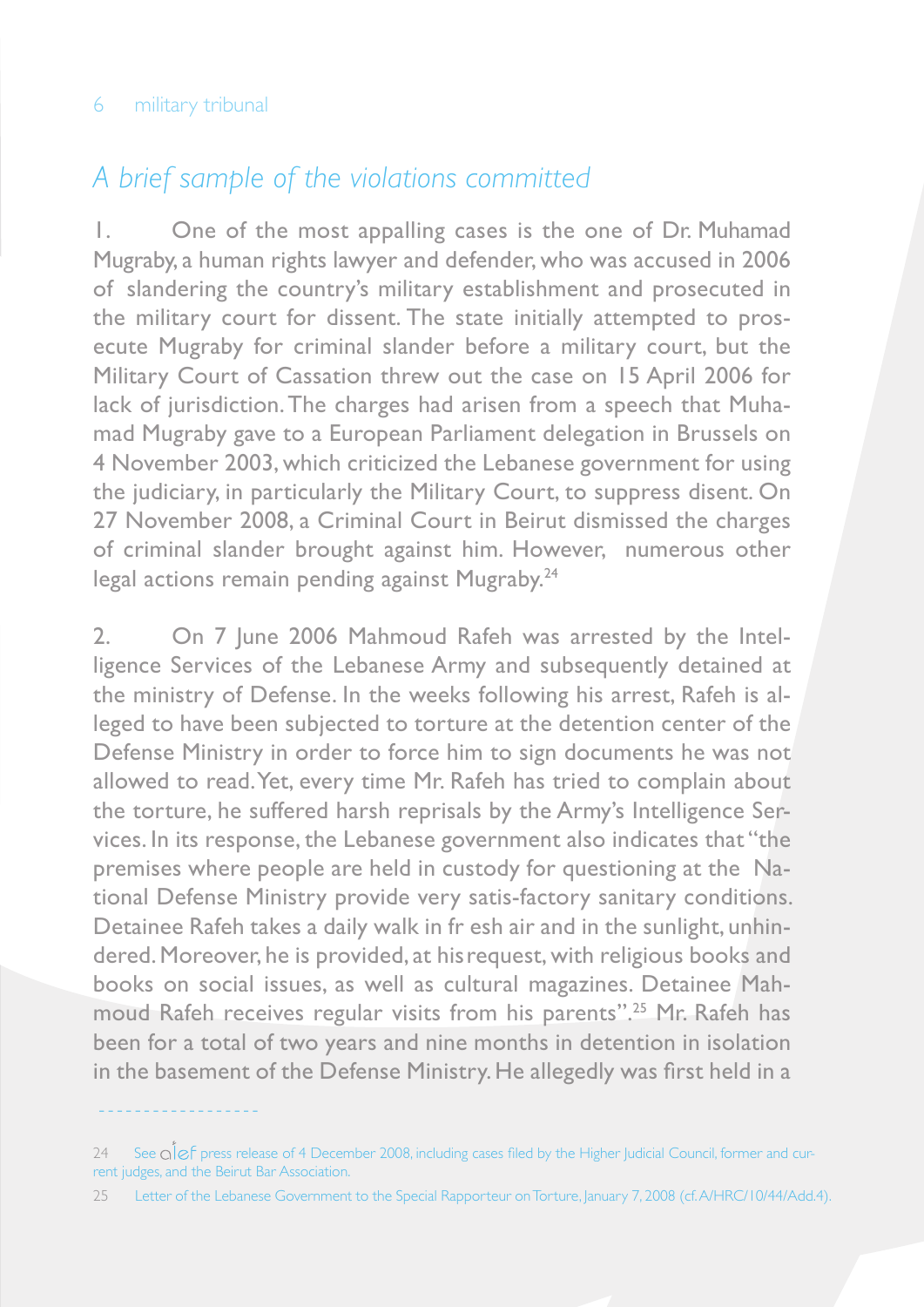self. It is only after a year and a half of detention that he was allowed to tiny isolation cell deprived of a toilet with only a bottle to relieve himcuffed to a guard. Family visits did take place under the strict control go outside, once or several times a week, for 10 minutes, while handof the Army's Intelligence Services that denied him any communication with his family. He was able to see an attorney only after two years, in the presence of an officer of the Army's Intelligence Services.<sup>26</sup>

3. Faysal Ghazi Mogalled appeared before the Military Court on 5 fered serious reprisals from prison officers. He is charged of treason August 2006. Mogalled had no legal representation and has reportedly sufand cooperation with the Mossad. On 31 July 2009, the Military Court sentenced him to life imprisonment.<sup>27</sup>

The above cases reveal the frequent violations against the internationally recognized principles of fair, expeditious and public trial; not to mention the violations committed against the decree No. 24/68 of 13/4/1968 itself, namely with regard to legal representation, physical integrity and security of detainees

Since its creation in 1967, the Military Court has been used as a political tool on many instances for suppressing the public opinion and promoting a Police State. Such abuse of power was practiced from one regime to another, especially during the 1990s to suppress any rebellion targeting the Syrian Army, $^{28}$  but also after the retreat of the Syrian troops in 2005. All the subsequent governments unrightfully justified such abuses by the need to preserve "national security".

anese Association for Education and Training) and Al Karama for Human Rights, 14 August 2009. der torture should not be used against him - CLDH (Lebanese Center for Human Rights), ALEF (Leb-26 See joint communiqué Justice: The "confessions" Mr. Mahmoud Qassem Rafeh was forced to sign un-27 See joint communiqué: Allegations of illegal detention and torture in the case of Mr. Mogalled – CLDH, ACAT France (Action by Christians Against Torture), AEDH (Agir Ensemble pour les Droits de l'Homme). 28 i.e. the case brought against the retired brigadier Nadim Lteif for slandering the Syrian Army in 2001. Brigadier Lteif was declared innocent by the Military Court, but 5 others were considered guilty for the same crime. They were all arrested with several others following the students' demonstration against the Syrian occupation in August 2001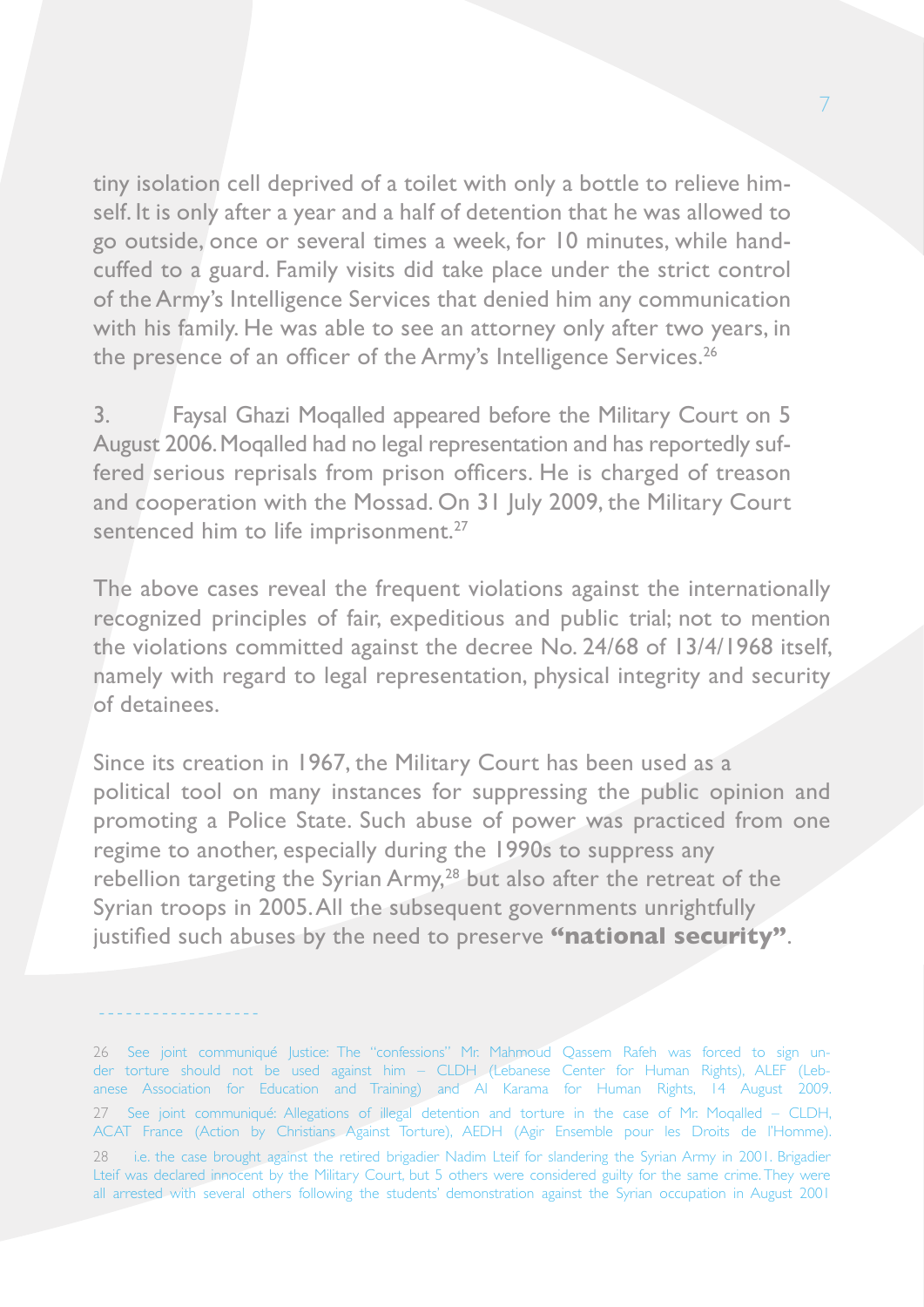#### 8 military tribunal

 $\tilde{\text{def}}$  believes that the current jurisdiction of the military court and the nature of the cases that are being heard, $29$  in addition to the interference of the executive power, places the Court above the basic principles of the rule of law and allow its military investigators to practice all kinds of violations, including torture, protracted and arbitrary detention, absence lation of the right of due process, etc. During the Nahr el Bared conflict of contact with family members or appropriate legal representation, viotion Fateh el Islam, the Military Court allegedly committed several human in 2007 between the Lebanese Armed Forces and the criminal organizarights' abuses against the Palestinian refugees that were detained follow-<br>ing the evacuation of the camp.<sup>30</sup> In all the

pears to have a double function: in the first nage and defamation, the military court apabovementioned cases of treason, espiothe Court holds a judiciary position, the cover position, while in the second it is a political tool in the hands of the executive and security institutions. This allows the Court's investigators to commit violations against its detainees with total impunity.

" THE MILITARY COURT **WAS USED AS A** POLITICAL TOOL ON **MANY INSTANCES FOR SUPPRESSING** THE PUBLIC OPINION **AND PROMOTING A** POLICE STATE "

 $\Omega$  olef considers that the Military Court's iurisdiction should be limited to trying military officers to what concerns internal military issues without any competence over civilians.

Everyone has the right to be tried by ordinary courts or tribunals using established legal procedures.

 $\bigcirc$  also considers that the Military Court should be an integral part of

29 Mainly cases of treason and espionage

2008 June 2008 June painful whereabouts of detention,  $\Delta$ Lebanon: The 2008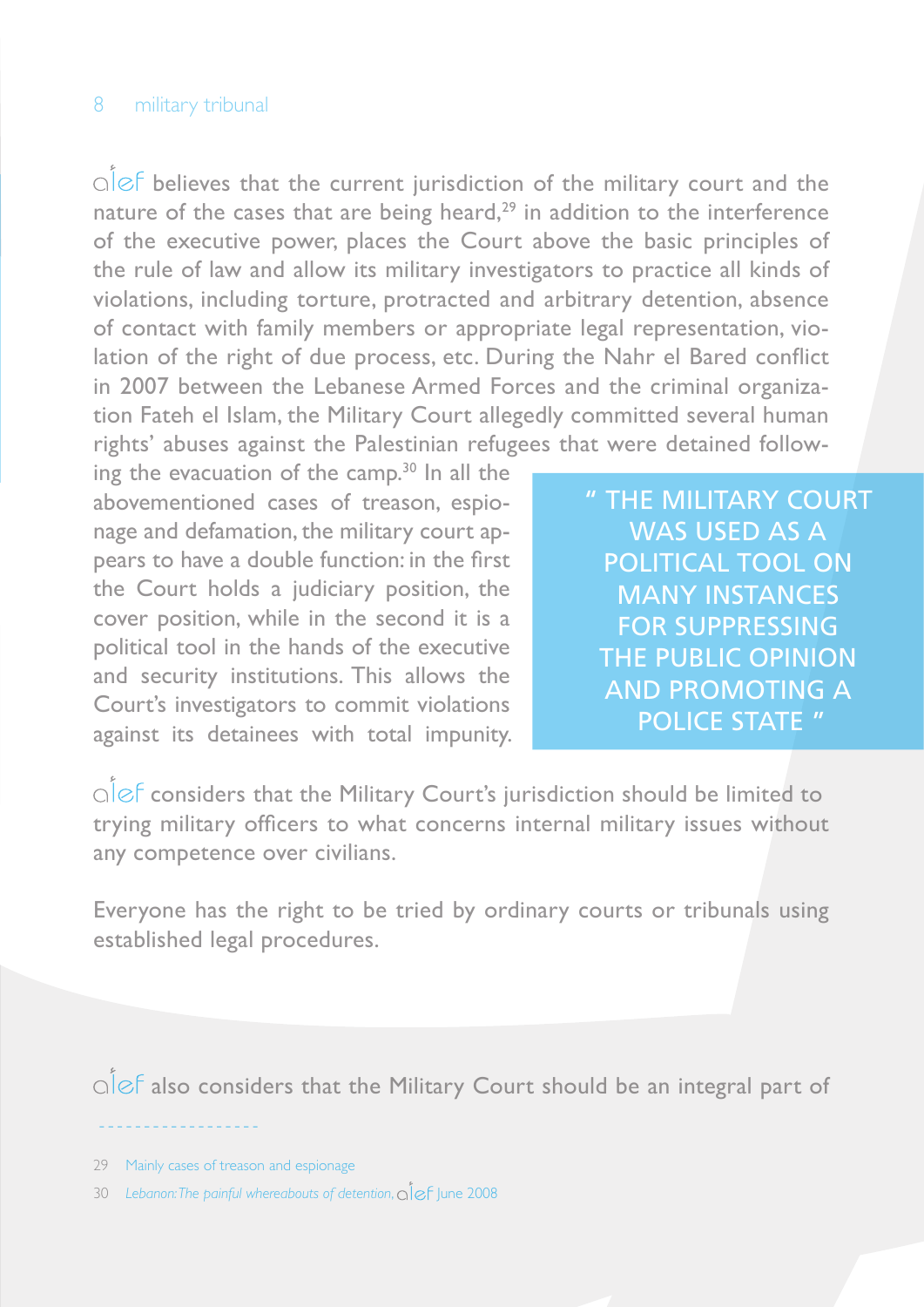the general judicial system and that such courts apply due process procedures national law as guarantees of a fair trial, that are recognized according to interincluding the right to appeal a conviction lished procedures of the legal process and a sentence. Using those duly estabwill prevent the Military Court from displacing the jurisdiction belonging to nals. Without those guarantees, military the ordinary courts or judicial tribujustice would become a repressive tool

" WITHOUT THOSE **GUARANTEES, MILITARY JUSTICE WOULD BECOME A REPRESSIVE** TOOL SERVING THE POLITICAL AGENDA OF THE EXECUTIVE AND **INTELLIGENCE SERVICES "** 

serving the political agenda of the executive and intelligence services.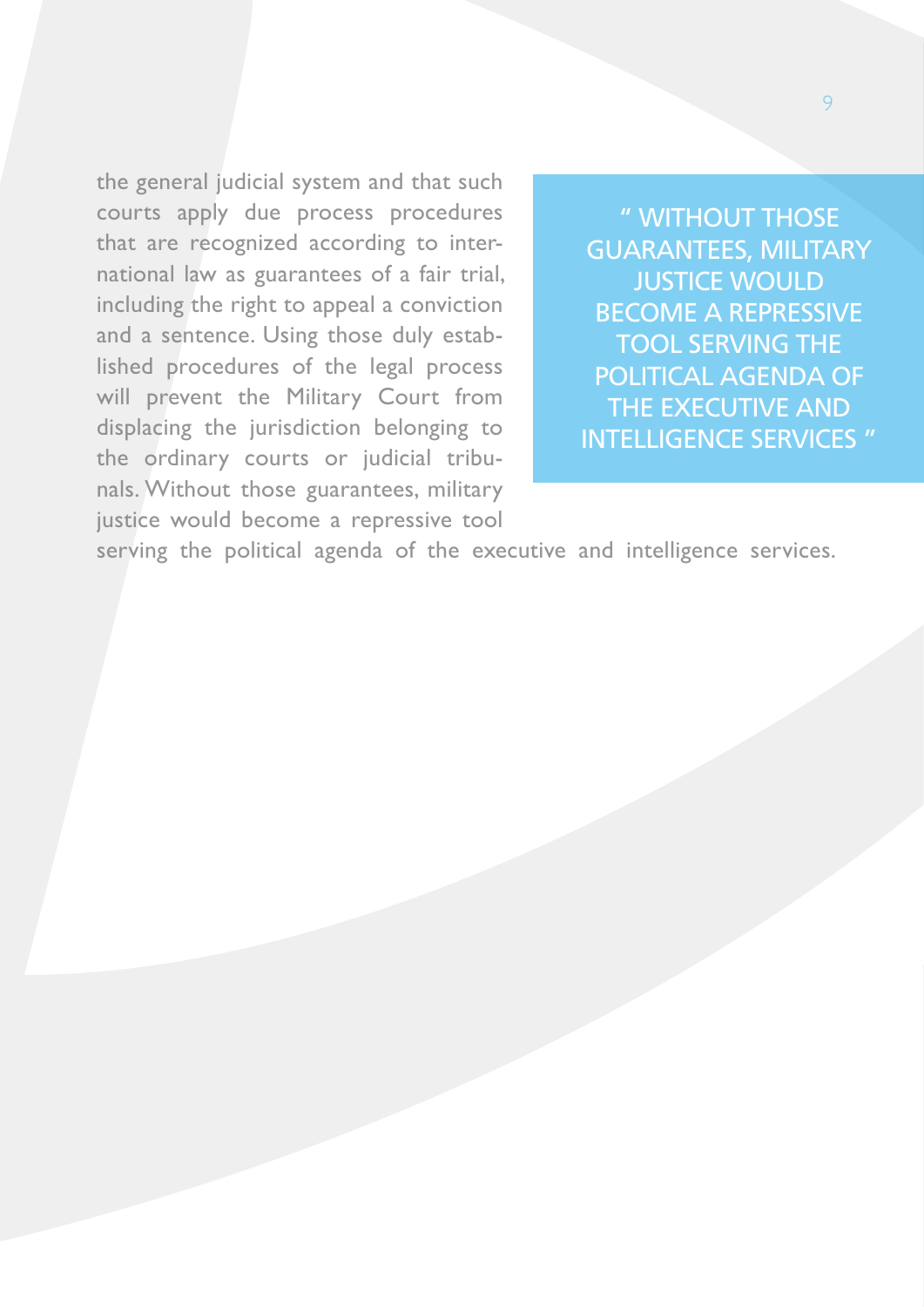# Recommendations

#### **To the Lebanese Parliament**

- Ensure that the Military Court is an integral part of the general judicial system and that such courts apply due process procedures that are recognized according to international law as guarantees of a fair trial. Pass a law amending article 1 of the decree No. 24/68 of 13/4/1968, transferring the Military Court from the Ministry of Defense to the Ministry of Justice.
- Pass a law to abolish the application of the death penalty. Pass a law adopting a restrictive jurisdiction for the Military Court to appropriate military matters, based on which the court will be allowed to try military officers only, and transfer to ordinary courts the jurisdiction of trying civilians for security issues.

Establish a parliamentary commission to review past trials where allegations of human rights abuses, especially allegations of torture, arbitrary detention and denial of justice, have been made to restrict the jurisdiction of military tribunals to appropriate military matters, and to become a party to the International Criminal Court.

#### **To the Lebanese Government**

Adopt the provisions of the European Neighborhood Policy, EU-Lebanon Action Plan in January 2007, which involves major commitments for the improvement of the human rights situation in Lebanon, especially with regard to developing an independent and impartial judiciary and to further reinforce the administrative capacity of the judiciary.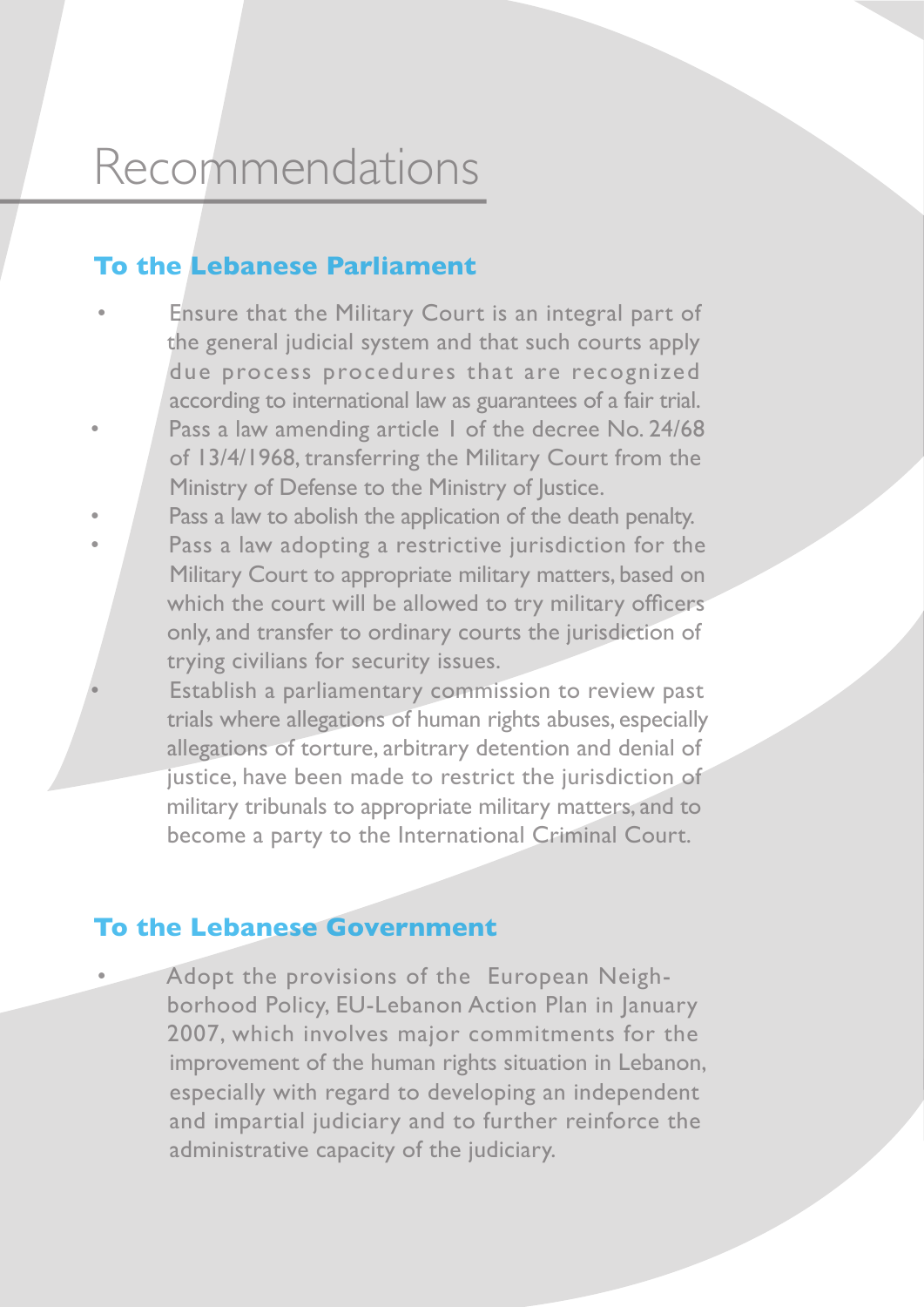- Ensure the implementation of the human rights conventions, namely the ICCPR, the UN Convention against Torture and its Optional Protocol, recently ratified by Lebanon, with regard to the respect of fair trial and the prohibition of torture.
- Transfer the cases currently pending before the Military Court and involving civilians to ordinary courts where their cases can be settled expeditiously.

### **To the Civil Society Organizations**

As far as possible, put in place a clear and public mechanism for regular monitoring of the judicial military process, a detailed calendar for the reforms to be achieved, a regular evaluation of the implementation and regular and systematic consultations with human rights NGOs.